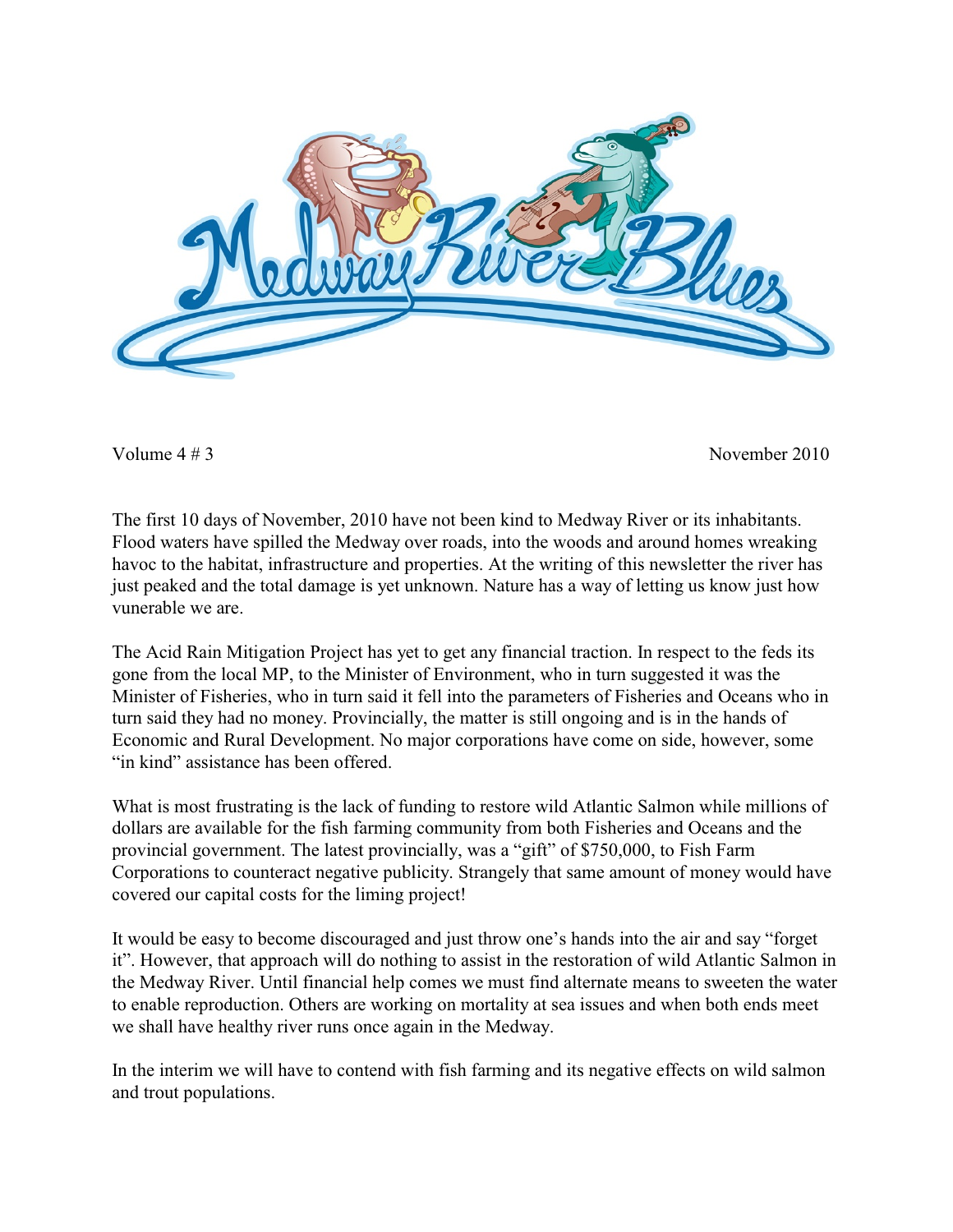## Presidents Report:

Its gotta be the low pressure that's getting me down. Or could it be the shenanigans of Fisheries and Oceans? Maybe it was the car problems that caused me to miss the NSSA Board of Directors meeting in Antigonish and the collection of salmon for the Fish Friends Program. Then again, I can thank the car problem for missing the "non attempt" and being pushed over the edge.

Maybe I should better explain what is a "non attempt". After badgering DFO, they agreed to collect two female and one or two male salmon (grilse) from the Medway River and take them to the Mersey Biodiversity Facility. Some of resultant eggs, 300 or so. would go to each the Greenfield and Caledonia schools for the Fish Friends program. The collection was to take place at the Lake Pool. No problem. However, changes started to happen once the details were put to "higher ups".

The next word received by the members of the Environment Committee, who were assisting DFO in the collection, was to meet in the parking lot in South Brookfield. On the 26<sup>th</sup> day of October at 11:00 am, DFO led by Shane O'Neil, advised those in attendance that the collection would take place in the Westfield River. That would be last preference, of the Medway River Salmon Association of 29 locations. None of our recommended sites were above Ponhook Lake. One must remember before the end of October it was one of the driest years on record. Needless to say the attempt failed, as did the attempt in the Medway River at Westfield, and then Shane O'Neil dispersed the group when they reached the Lake Pool.

As of the date of writing this report nothing more has been forthcoming from DFO, other than they are having another look. The Acadia First Nation is furious with the pathetic approach. The schools in Greenfield and Caledonia are in the dark and we are losing faith in the Population Ecology Group of DFO, to get it right. Stocking is anything but new, so what is behind the failed attempt in the Medway River this vear?

Some members believe that the last thing DFO wants is a heathy and vibrant population in the Medway. This way they can work with the fish farmers to set cages just off the mouth of the river. Others believe that DFO believes their own rhetoric that no salmon exist in the Medway. Whatever is behind the outlandish behaviour its hard to comprehend or understand!

On the matter of stocking, reports coming out of British Columbia suggest that "overstocking" may be happening. In the Gulf Region of DFO stocking is taking place at a number of sites on an annual basis. However, when it comes to the Maritime Region of DFO, which the Medway is in, the answer is always no. One argument made is that it will hurt diversity and then in the next breath argue that the river is void of salmon, or that ocean mortality must be resolved first. My guess, with the millions of salmon returning to the west coast, they must have it figured out!

What's with the Maritime Region DFO, anyway?

Yours in Conservation;

Darrell Tingley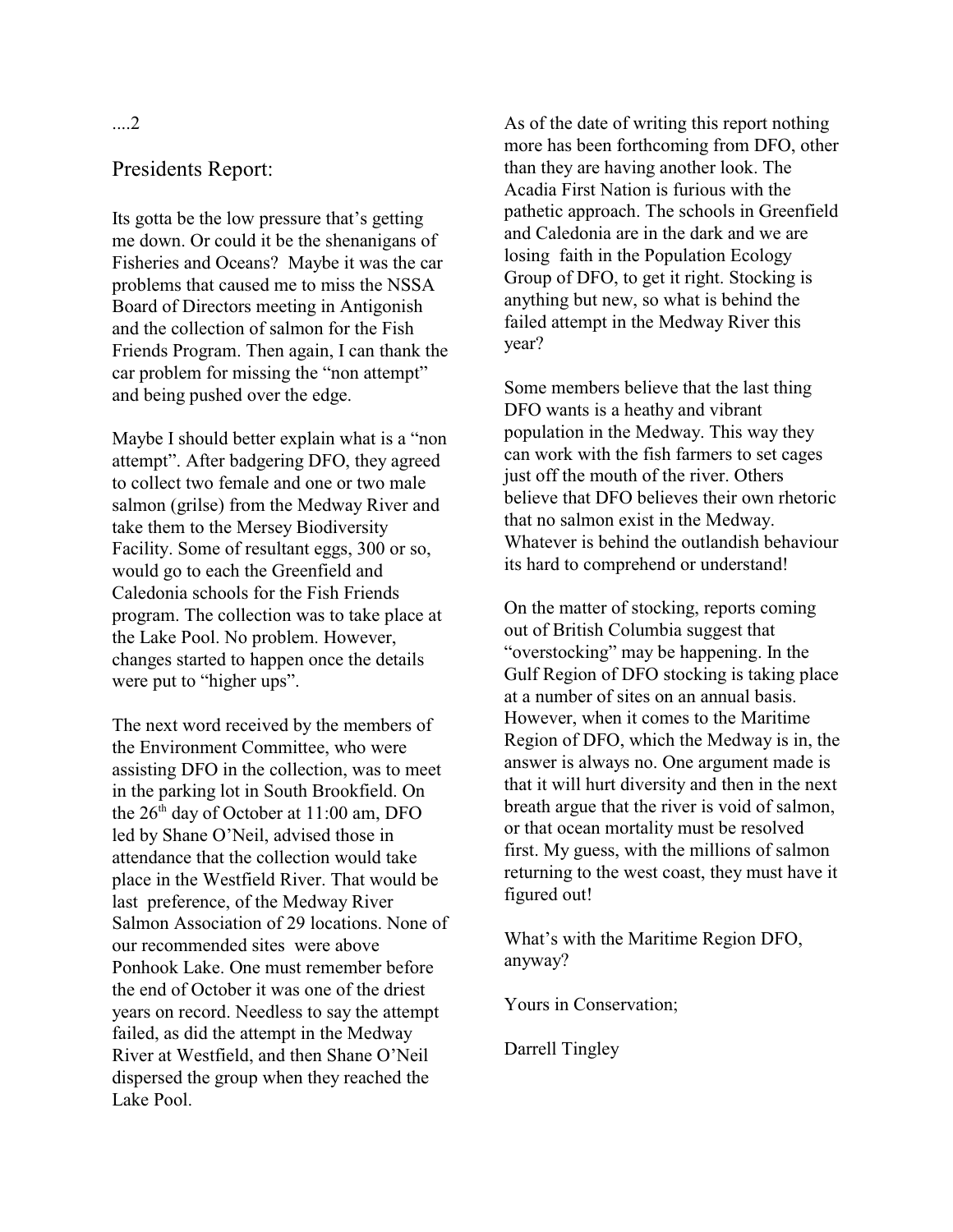## **Twin Bridges Project**

On October 27, 2010 representatives from Abitibi-Bowater, Atlantic Salmon Federation, Mersey Tobeatic Research Institute, Nova Scotia Salmon Association Adopt-A-Stream and Medway River Salmon Association visited a 20.4 hectare site at Twin Bridges.



16.4 hectares border the West Branch Medway River and 4 hectares are after the confluence of the West and East Branches Medway River.

Starting in November 2010 Abitibi-Bowater will commence a patch selection harvest of the site. This will open up the area to allow movement throughout and the application of limestone. MTRI recommends an application of limestone of 5/10t per ha. Hopefully, we will be able to lime the 4 hectare site before winter sets in.

pH and Alkalinity tests of the soil and water will be taken in advance of the lime application and every six months thereafter. Research on aquatic and plant life on five year intervals will compliment the study.

#### Harmony Power Dam

Fisheries and Oceans called a meeting of representatives of Nova Scotia Power, Atlantic Salmon Federation, Queens County Fish & Game Association and the Medway River Salmon Association on October, 27, 2010 at the Harmony Power Dam site. The purpose of the meeting was to discuss the effectiveness of the current Fish Ladder in light of the fact that the Power Plant has been inoperable for the past two years. It has been our position that the flow to the Tail Race is insufficient to attract migrating fish to the Fish Ladder without the plant operational.

The flow requirements of 35 cfs (20 cfs) Hydro Plant, 10 cfs By-Pass Pipe and 5 cfs Hatchery) were provided to MRSA in 2008 by Nova Scotia Power. At the meeting David Longard, DFO, said his main concern is 35 cfs flowing from McGowan Lake to Eel Lake, regardless of location of flow. In other words 20 cfs could come from the Conversion Dam, 10 cfs By-Pass Pipe and 5 cfs Hatchery. Needless to say disagreement exists and we have called for further meetings to resolve some of the outstanding issues.

A permit review of the Harmony Power Dam takes place in 2013, however, that in no way should take away from the responsibility to allow for fish passage without obstruction in the meantime in accordance with the Fisheries Act. DFO has the responsibility to enforce the Act and Nova Scotia Power must comply with the Act. What was evident at the meeting was that DFO/NSP were in harmony to let things slide by until another day. Shame!